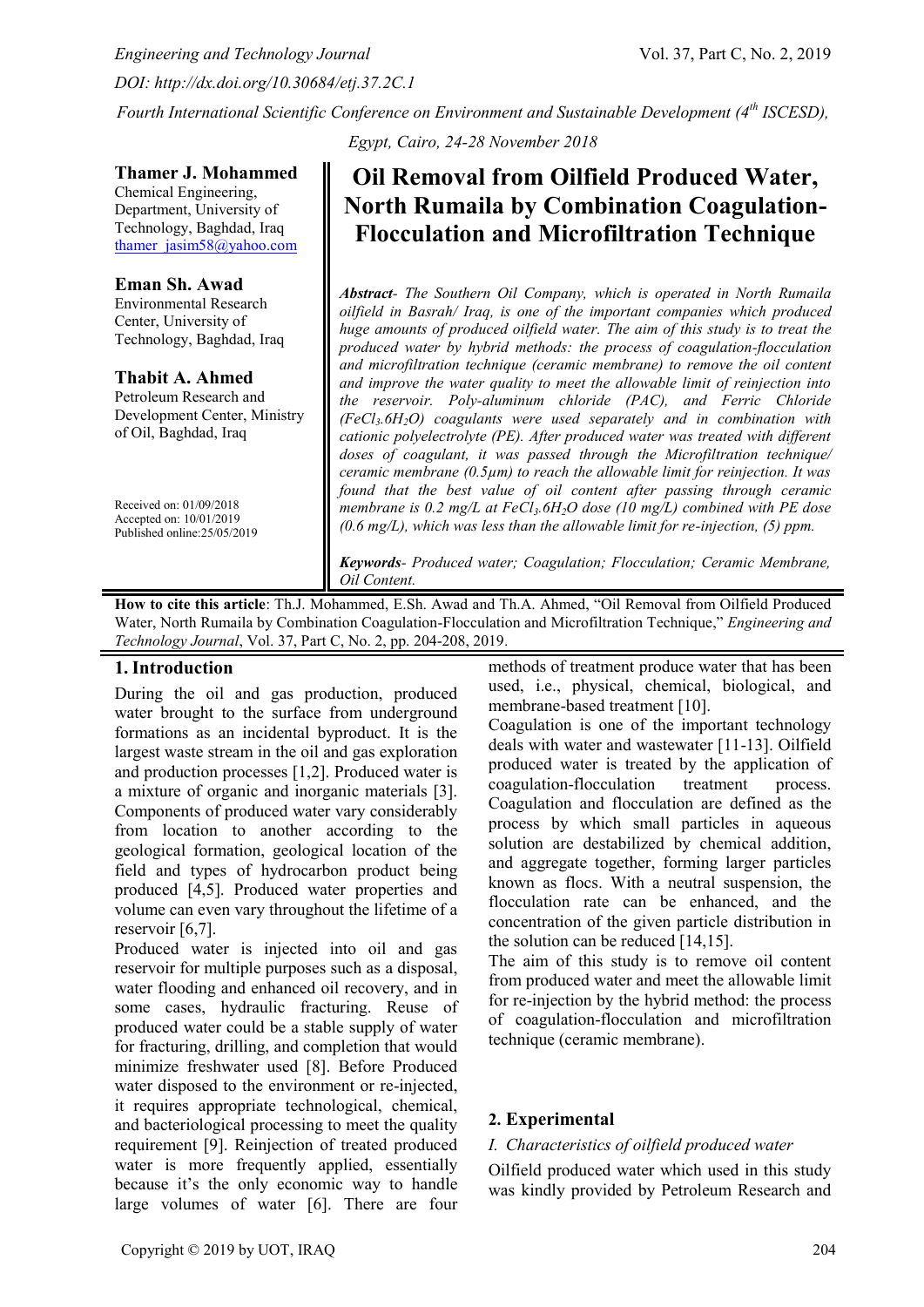Development Center staff from DS1/ North Rumaila oilfield/ Southern Oil Company, which is situated in Basrah/Iraq. The location of the produced water sample is shown in Figure 1.

The characteristics of produced water include pH was around (7), EC (94900 μs/cm), TSS (333.2 mg/L), TDS (85410 mg/L, Turbidity (410.3 NTU), and oil content (36.4mg/L).

## *II.Materials and Methods*

The hybrid processes for treating produced water consist of the coagulation-flocculation process by Jar- test (Model: Flocculator/ SW6) and filtration system (Nutshell filter and microfiltration technique/ceramic membrane filtration (Model: HK-U-M, Module: Tubular, porosity: 0.5 Micron).

Initially, a series of experiments were conducted with produced water in the laboratory using: The Flocculator/ SW6 jar tester, coagulationflocculation process with variety doses of polyaluminum chloride (PAC) (Al*2*(OH)*3*Cl*3*), Ferric Chloride (FeCl3.6H2O) as primary coagulant and cationic poly- electrolyte (PE) as a coagulant aid to achieve maximum removal of oil content. The coagulants which are used in this study were provided by Al-Dura Refinery (Iraq).

Coagulant dosing was added to produce water and mixed 1 min under rapid mixing condition "flash mix" (150 rpm). Reduce the speed to the minimum required (50 rpm) to retain floc particles uniformly suspended during the "slow mix" of 20 min period. The oil content of supernatant liquor was measured and other required analyses after settling for 20 min.

After that, the optimum doses of the sample of produced water were filtered by Nutshell filter and then passed through ceramic membrane filtration (0.5 Micron) to achieve the allowable concentration range of the produced water constituents to facilitate the reinjection to the reservoir[12,16]. A schematic diagram of the filtration system used in this study is shown in Figure 2. Oil Content was determined by oil content analyzer (HORIBA/OCMA-350).

The filtration system consists of the following parts:

- o Nutshell Filtration Column.
- o Water Container.
- o Water Pump.

o Pressure Gauge.

o Ceramic Membrane Filtration (Model: HK-U-M, Module: Tubular, porosity: 0.5 Micron)). Permeate Container.

*III. Experimental Procedure of the Membrane System*

The general experimental filtration system procedure is as shown below:

1. Measurement of the oil content value of the produced water treated by the coagulationflocculation process before filtration.

2. Filtration by nutshell filter to reduce the oil content value to less than or equal to 5 mg/L.

3. After filtration, the effluents are treated with ceramic membrane filtration (0.5 Micron) at maximum output pressure  $=1$  bar and flow rate= 1.35 L/min to reduce the oil content value in order to reach allowable requirement range.

4. Measurement of the permeate water flux after the filtration experiment.

5. Measurement of the oil content after the filtration experiment.

The ceramic membrane is cleaned to be used for another run.



**Figure 1: The site of produced water sample at North Rumaila oilfield**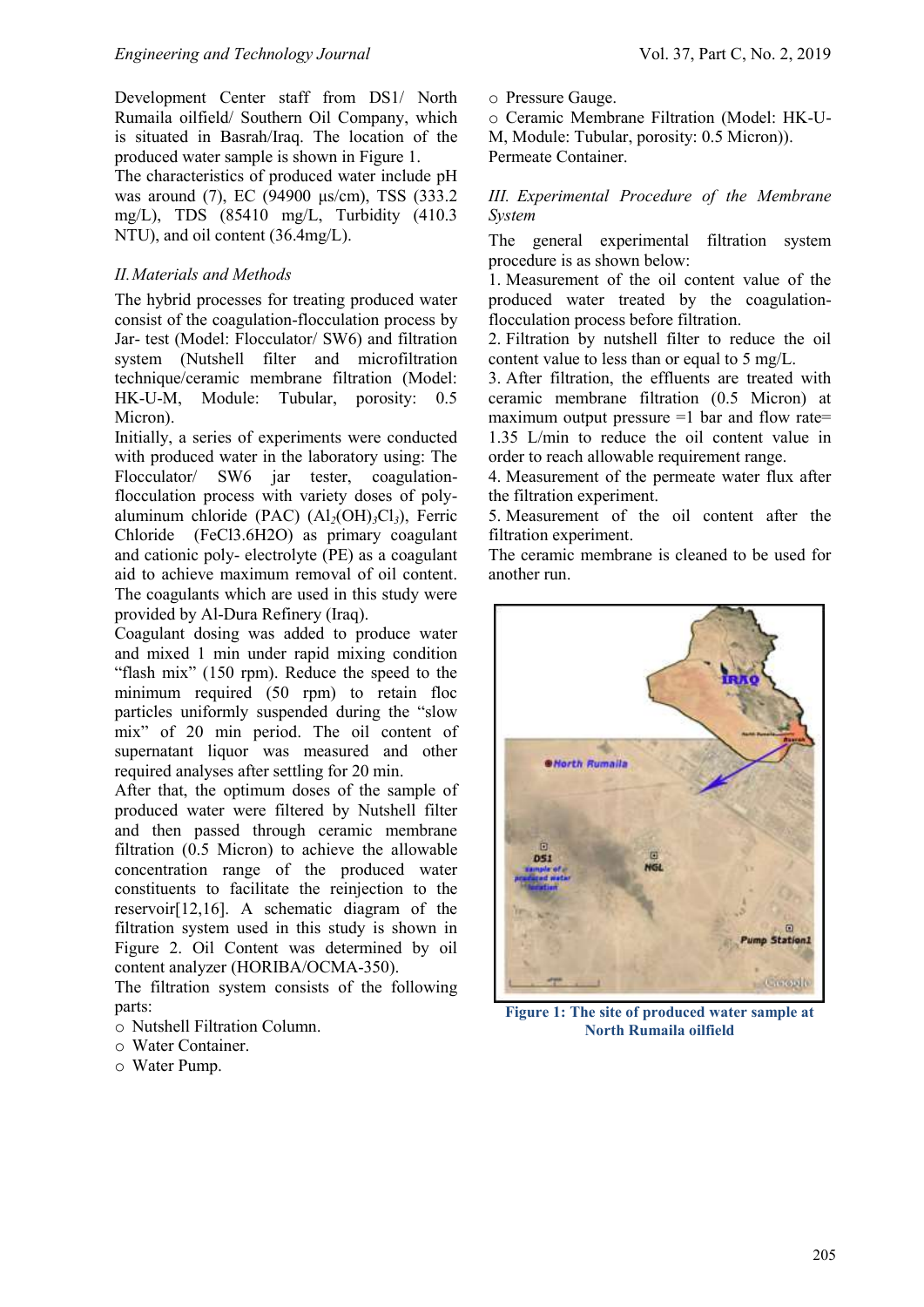

**Figure 2: Schematic Diagram of the Filtration System for produced water treatment**

## **3. Results and discussion**

## *I. Oil removal by Coagulation-Flocculation Process*

Different coagulants doses were used in the coagulation-flocculation experiment under Jar-Test with an initial oil content of (36.4mg/L). Figures 3 and 4 show coagulants used alone, oil content decreases with increasing dose of PAC and  $FeCl<sub>3</sub>·6H<sub>2</sub>O$  until reaching the optimum dose of (80 and 20) mg/L, respectively.

The oil content reaches  $(2.7, 1.5, 2, 2.8)$  mg/L, when the optimum dose of PAC is 20 mg/L combined with  $(0.4, 0.6, 0.8, 1)$  mg/L of PE as shown in Figure 5, but the oil content is (5.2 and 1.6) mg/L and (2.1 mg/L) when the optimum doses of FeCl<sub>3</sub>.6H<sub>2</sub>O reaches (15) mg/L at  $(0.4)$ and 0.6) mg/L of PE and (10) mg/L at  $(0.8)$  mg/L of PE, respectively, as shown in Figure 6.

The results show that the requirement of PAC dose is higher than  $FeCl<sub>3</sub>.6H<sub>2</sub>O$  dose, but doses are lowered when combined with Polyelectrolyte (PE), Polyelectrolyte performs very well as a coagulant aid, particularly with  $FeCl<sub>3</sub>.6H<sub>2</sub>O$ .

The oil content decreases with increasing dose of PAC and FeCl3.6H2O until reaching the optimum dose, increasing doses cause an increase in oil content and reduction the removal efficiency, the over- dose causes destabilization that causes a weak attraction between droplets of oil and then causes a reduction in particles' settling velocity according to Stock law. Therefore the removal is decreasing [12].



**Figure 3: Oil Content removal by using PAC dose**



**Figure 4: Oil Content removal by using FeCl3.6H2O dose**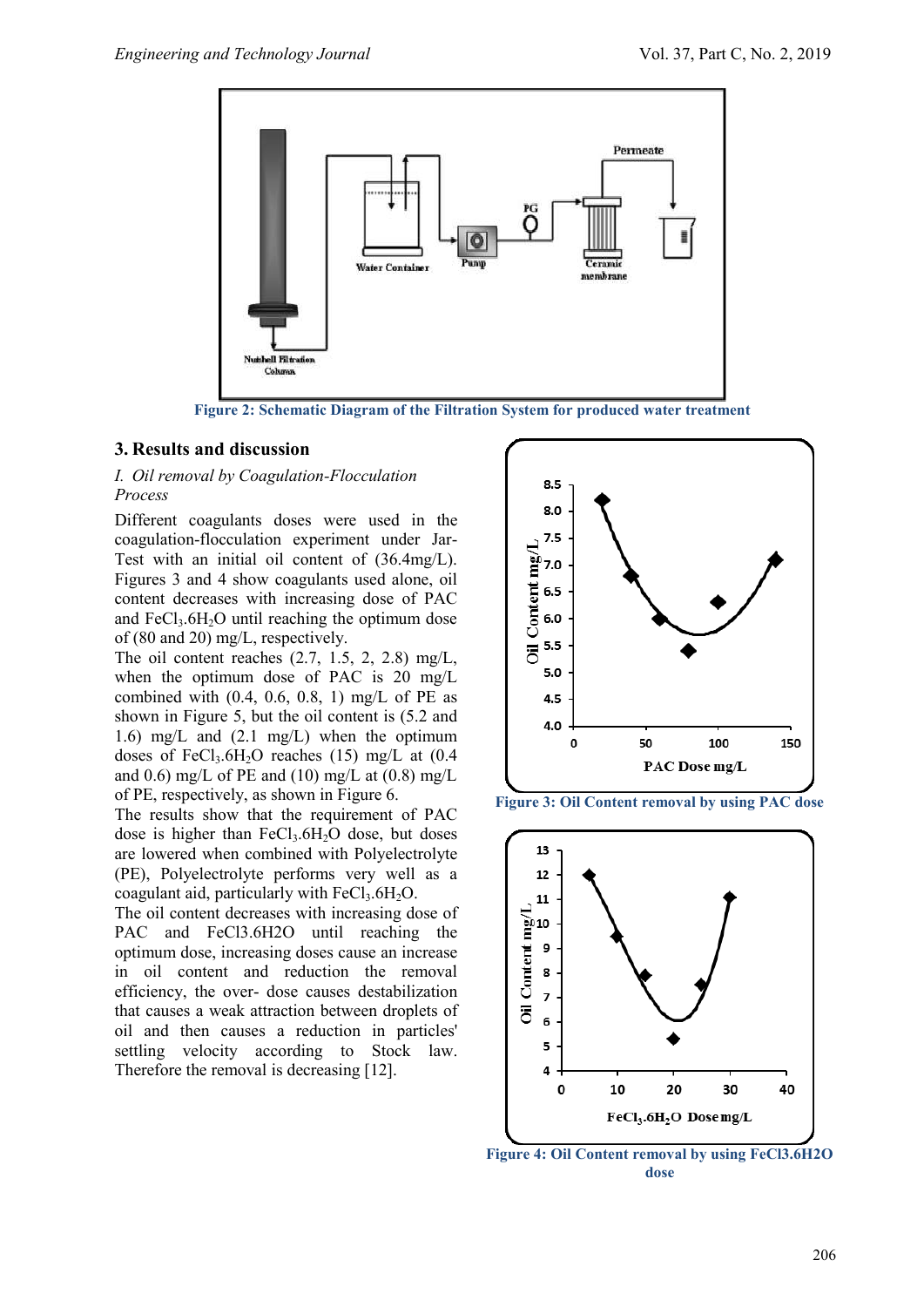





**Figure 6: Oil Content removal by using FeCl3.6H2O dose with the different doses of PE**

#### *II. Oil Removal by Ceramic Membrane filtration*

After produced water treated with different doses of coagulant–alone and combination- it would filter by Nutshell filtration to reduce the oil content and then passed through the ceramic membrane (0.5 Micron) to reach within allowable requirement range. Table 1 shows the best optimum doses selected to pass through the ceramic membrane and their symbols.

**Table 1: The Best Optimum Doses Selected and Their Symbols used in membrane method**

| Doses                                                                             | symbol |
|-----------------------------------------------------------------------------------|--------|
| FeCl <sub>3</sub> .6H <sub>2</sub> O Dose=15 mg/L, PE<br>Dose= $0.4 \text{ mg/L}$ | M1     |
| FeCl <sub>3</sub> .6H <sub>2</sub> O Dose=15 mg/L, PE<br>Dose= $0.6$ mg/L         | M2     |
| FeCl <sub>3</sub> .6H <sub>2</sub> O Dose=10 mg/L, PE<br>Dose= $0.8 \text{ mg/L}$ | M3     |
| PAC Dose=20 mg/L, PE Dose=0.6<br>mg/L                                             | M4     |
| PAC Dose= $20 \text{ mg/L}$ , PE Dose= $0.8$<br>mg/L                              | М5     |

Figure 7 shows the oil content removal by the ceramic membrane. The 1<sup>st</sup> column shows the oil content after the coagulation-flocculation process and then filtered by Nutshell filter which notices in the  $2<sup>nd</sup>$  column after that passes through ceramic membrane filtration (0.5 Micron) to reach the allowable rang for reinjection to the reservoir, which shows in the  $3<sup>rd</sup>$  column. The best value after passing through ceramic membrane (gives oil content= 0.2 mg/L) at FeCl<sub>3</sub>.6H<sub>2</sub>O Dose=15 mg/L combined with PE Dose=0.6 mg/L [17].



ţ

**Figure 7: Oil Content removal by the filtration system.**